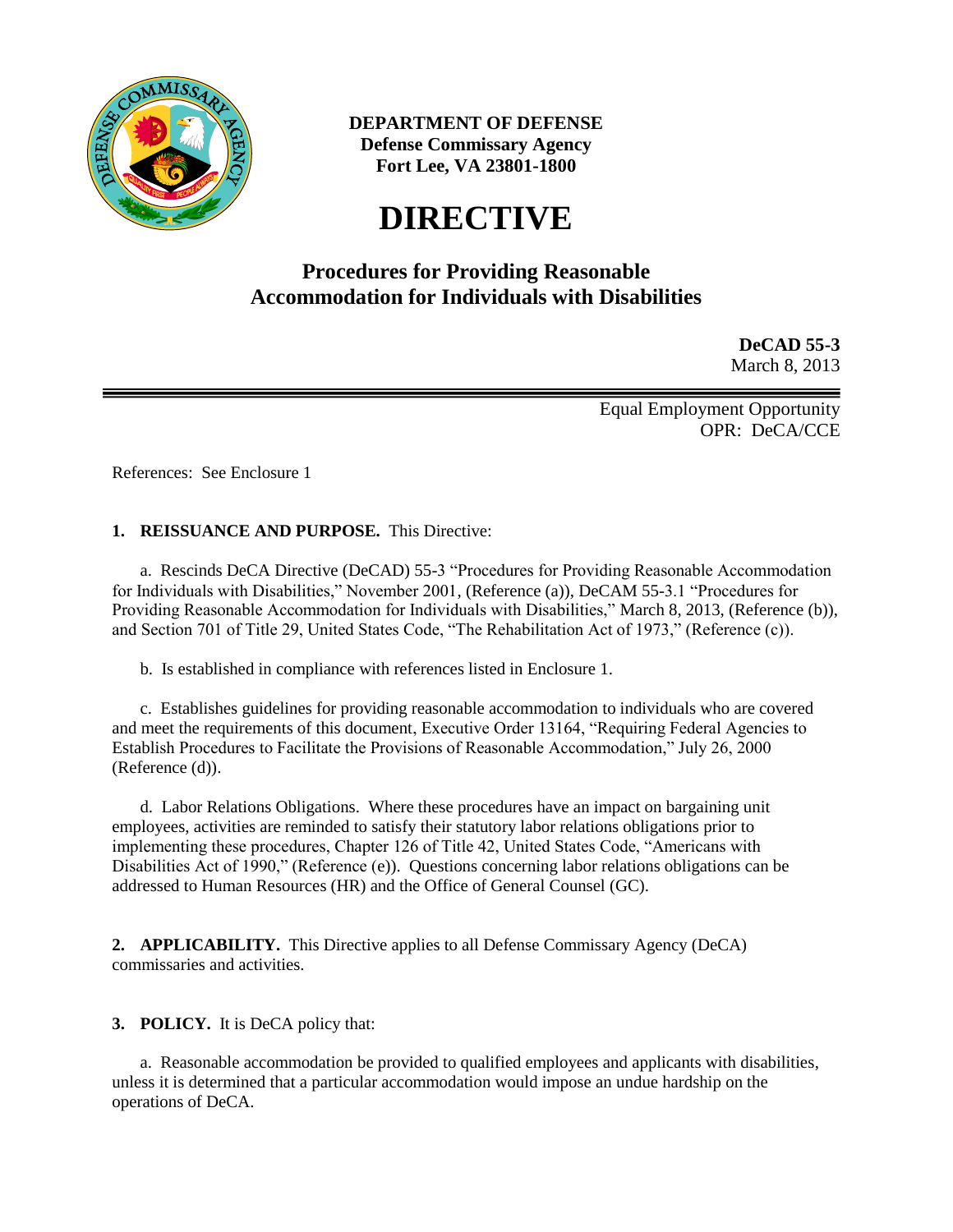b. Open and continuous communication, called the Interactive Process, will be maintained to ensure employees, applicants for employment, and supervisors are aware of accommodation options and the status of requests.

c. The confidentiality of medical information will be protected and shared only with those individuals with a need to know; i.e., Equal Employment Opportunity (EEO) specialists, human resources specialists, medical professionals, managers, and supervisors.

d. Reassignment is available only to employees, not to applicants. A reassignment will only be considered if no accommodations are available to enable the individual to perform the essential functions of the current job, or if the only effective accommodation would cause undue hardship. Reassignments may be made only to vacant, funded positions. DeCA will not create new positions or displace employees from their jobs.

#### **4. RESPONSIBILITIES, PROCEDURES AND TIME LIMITS.**

a. DeCA Director. The DeCA Director has overall responsibility for the development, implementation, and maintenance of a Reasonable Accommodation Program that operates in accordance with all applicable laws and regulations.

b. Director of Equal Employment Opportunity (EEO). The Director of EEO is delegated the responsibility for developing, implementing, and maintaining a Reasonable Accommodation Program.

c. Managers, Supervisors, Disability Program Manager, EEO and Human Resource Staff and Individuals Requesting Reasonable Accommodation. The responsibilities of these individuals are defined in DeCA Manual (DeCAM) 55.3-1.

d. Processing Requests for Accommodation. Requests for Reasonable Accommodation will be processed in accordance with the procedures in DeCAM 55.3-1.

e. Time Limits. The Agency will process requests for reasonable accommodations and provide accommodations, when appropriate, as soon as reasonably possible. Specific time limits are described in DeCAM 55.3-1.

**5. MANAGEMENT CONTROL SYSTEM.** This Directive does not contains internal management control provisions that are subject to evaluation, testing, and other requirements of Defense Commissary Agency Directive (DeCAD) 70-2 (Reference (g)) as specified by the Federal Manager's Financial Integrity Act and DoD Directive 5105.55, "Defense Commissary Agency (DeCA), "March 12, 2008 (Reference (h)).

**6. RELEASABILITY – UNLIMITED.** This Directive is approved for public release and is located on DeCA's Internet Web site at www.commissaries.com.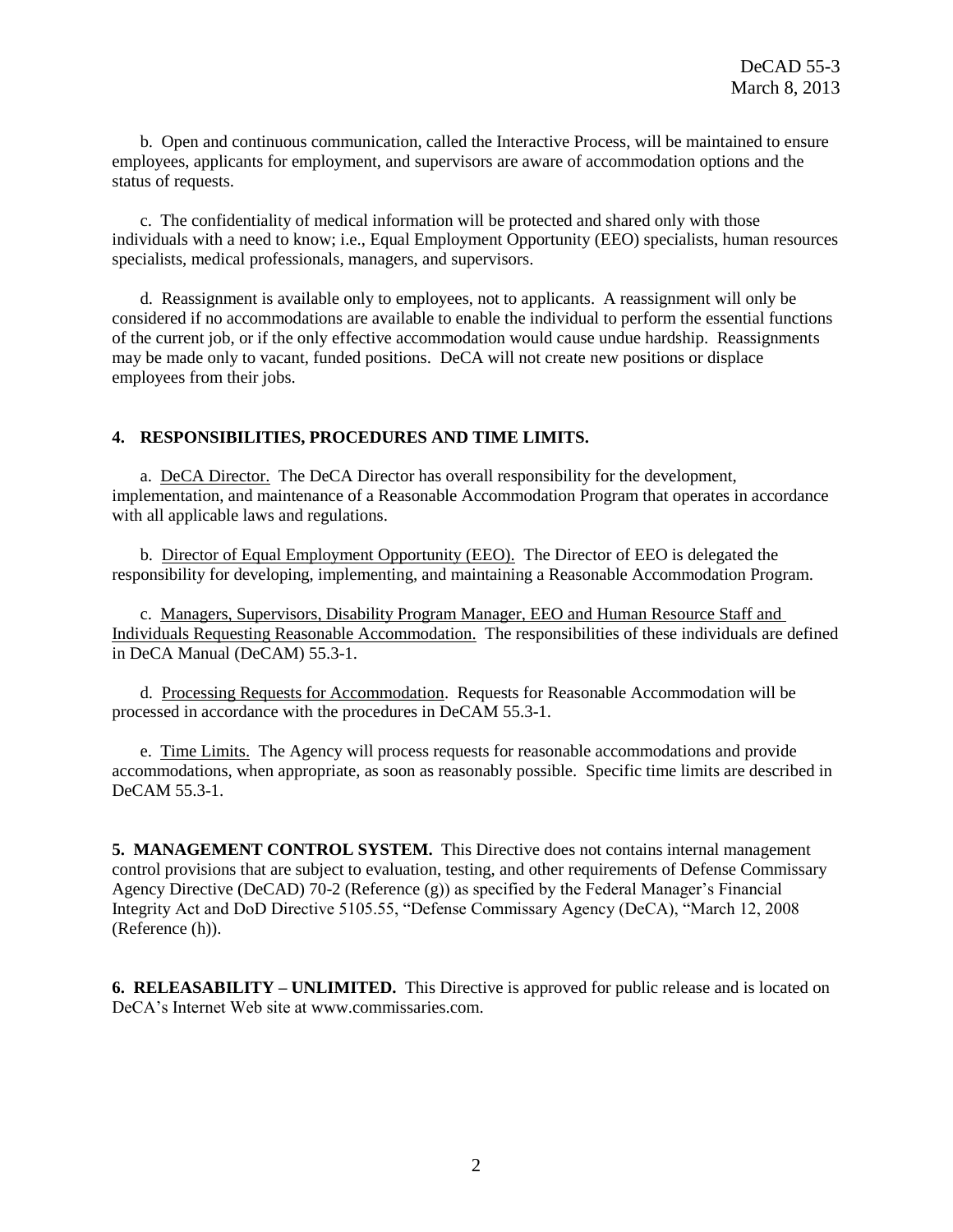DeCAD 55-3 March 8, 2013

**7. EFFECTIVE DATE.** This Directive is effective immediately.

Siena PStandard

Teena P. Standard Chief, Executive Services Division

Enclosures:

- 1. References
- 2. Definitions
- 3. Acronyms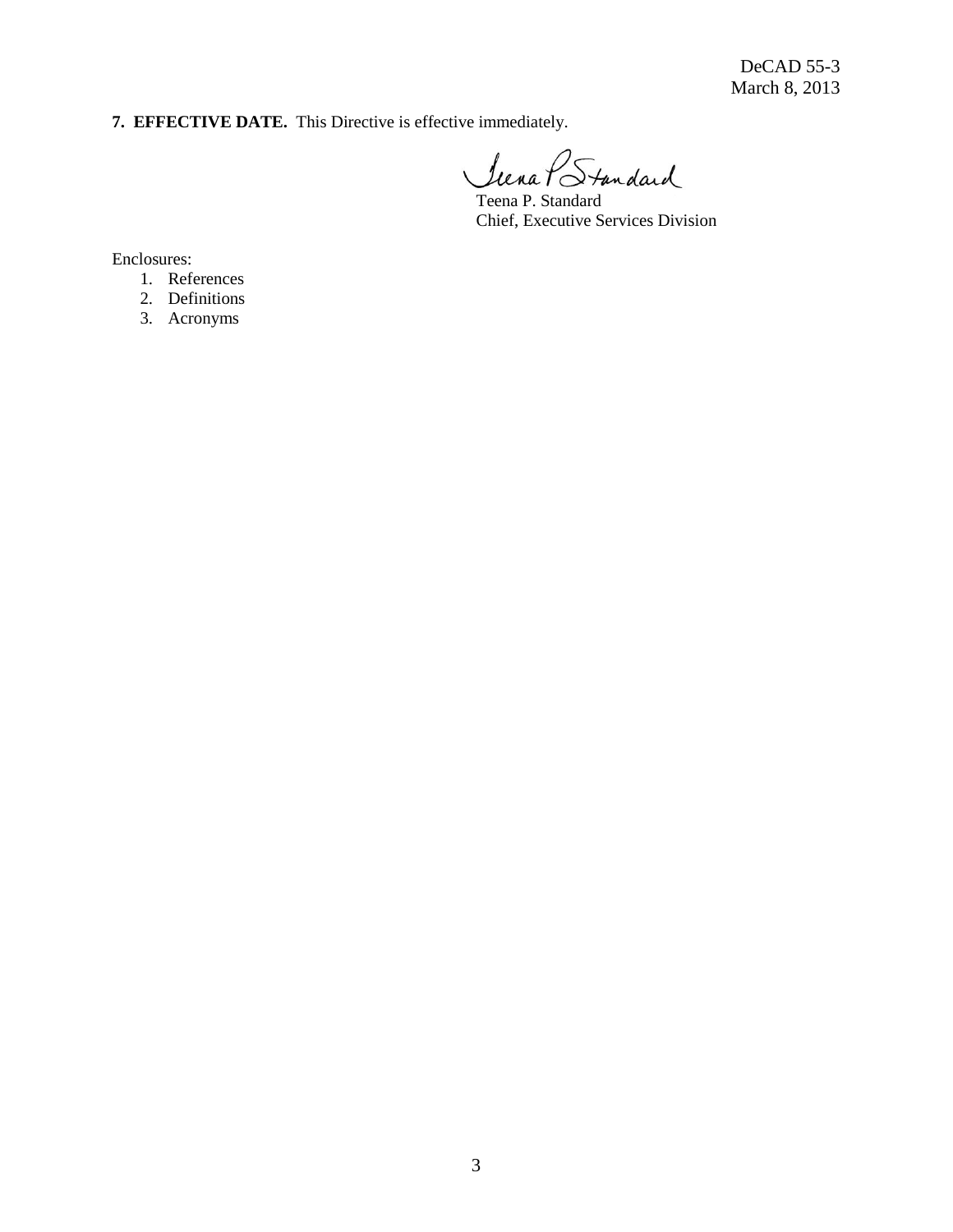#### **ENCLOSURE 1**

#### **REFERENCES**

- (a) DeCAD 55-3, "Procedures for Providing Reasonable Accommodation for Individuals with Disabilities," November 2001 (hereby rescinded)
- (b) DeCAM 55-3.1 "Procedures for Providing Reasonable Accommodation for Individuals with Disabilities," March 8, 2013
- (c) Section 701 of Title 29, United States Code, The Rehabilitation Act of 1973
- (d) Executive Order 13164, "Requiring Federal Agencies to Establish Procedures to Facilitate the Provisions of Reasonable Accommodation," July 26, 2000
- (e) Chapter 126 of Title 42, United States Code, Americans with Disabilities Act of 1990
- (f) DeCAD 70-2, "Internal Control Program," December 17, 2007
- (g) DoDD 5105.55, "Defense Commissary Agency (DeCA), "March 12, 2008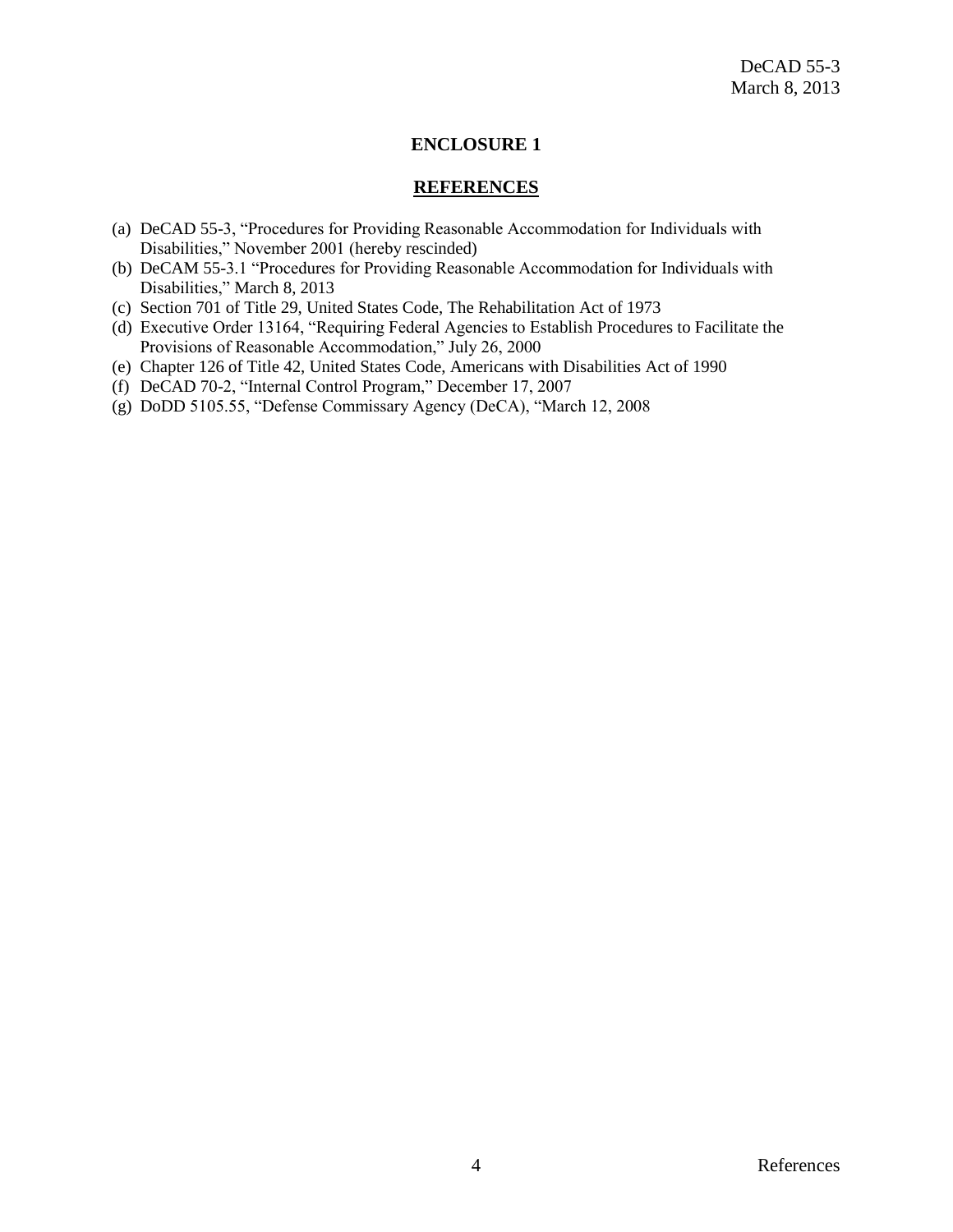## **ENCLOSURE 2**

### **DEFINITIONS**

**applicant.** An individual who has applied for a current employment opportunity with DeCA.

**disability.** Means, with respect to an individual, (1) a physical or mental impairment that substantially limits one or more of the major life activities of such individual; (2) a record of such impairment; or (3) being regarded as having such an impairment.

**employee.** An individual who has completed the entrance on duty process through Human Resources.

**essential functions**. Those job duties that are so fundamental to the position of record to which an employee is assigned; or, in the case of an applicant, the position applied for, that the individual cannot do the job without performing those duties.

**extenuating circumstances.** Factors that could not reasonably have been anticipated or avoided in advance of the request for reasonable accommodation.

**first-line supervisor.** For employees, generally, the person who signs their position description as the supervisor and performance appraisal documents as the rating official.

**equal employment opportunity.** The office located at Fort Lee, VA, managing the Reasonable Accommodation Program.

**major life activities.** Basic activities an average person can perform with little or no difficulty. Example include speaking, walking, seeing, hearing, learning, caring for one's self, performing manual tasks, bodily functions (functions of the immune system, normal cell growth, digestive, bowel, bladder, neurological, brain, respiratory, circulatory, endocrine, and reproductive functions).

**qualified individual with a disability.** A person with a disability who satisfies the requisite skill, experience, education, and other job-related requirements of a position, and who can perform the essential functions of the position with or without reasonable accommodation.

**reasonable accommodation.** An adjustment or alteration that enables a qualified individual with a disability to apply for a job or perform job duties.

**second-line supervisor.** For employees, generally, the person who signs their performance appraisal documents the reviewing official.

**undue hardship.** When an accommodation would cause significant expense or disruption to DeCA operations. In situations of undue hardship, DeCA is not required to provide a requested accommodation.